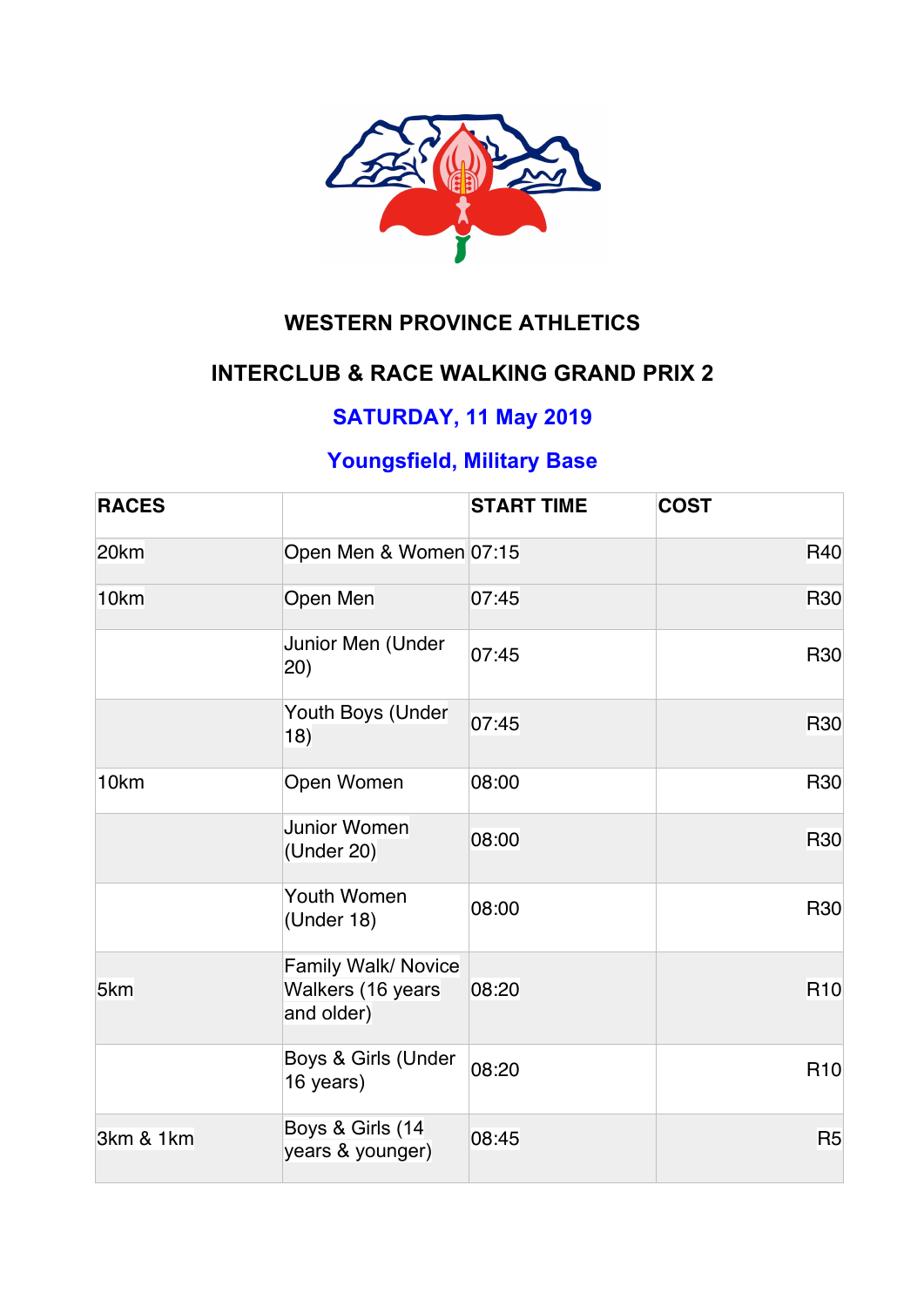#### **First Time Walkers Welcome – Novice Walk**

- There will be 5km novice walk (16 years and older) for athletes wanting to experience race walking for the first time.
- Relaxed judging rules will apply.
- No running allowed.
- No strollers allowed.
- Results will be separated according to the events.
- Novice rules apply.
- Knees must be "uncovered" in order that a judge can actually see the "straight" knee in operation.

### **Route:**

• 2km loop on tar area

## **Registration:**

Saturday, 11 May 2019 at Youngsfied, Millitary Bace from 06:00 (1 hour before each event).

## **Medals:**

A new medal system will be implemented. At each Grand Prix all finishers will receive a medal in the form of an alphabetical letter that makes up the word "WALK".

- Grand Prix 1 W
- **Grand Prix 2 – A**
- Grand Prix  $3 L$
- Grand Prix  $4 K$

These series of medals will also educate athletes about the sport of Race Walking as the ribbon will be a source of information.

#### **General:**